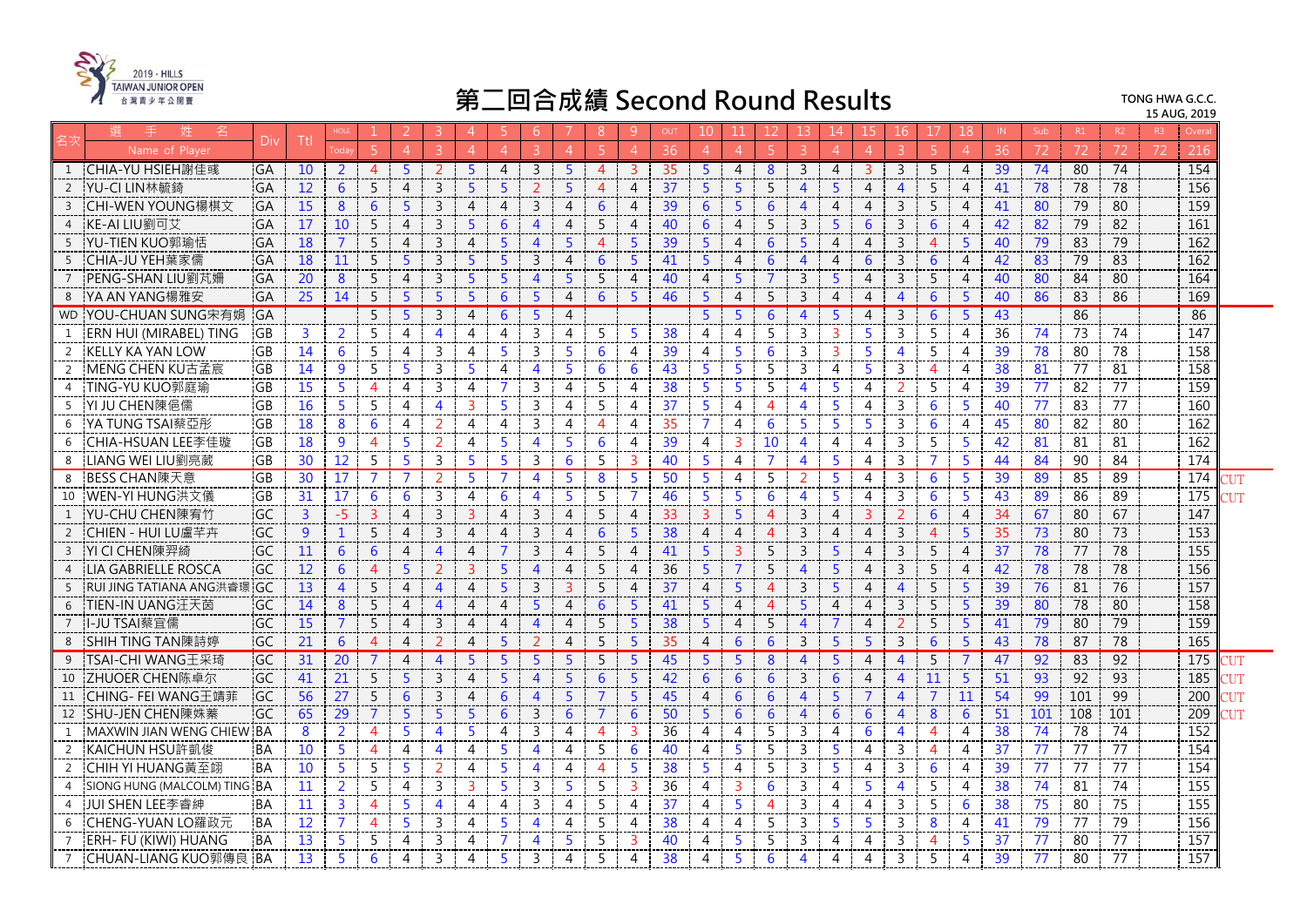

|                | 姓<br>名                    |           |                |                 |                |                |                          |                |                | 6                       |              | 8        | -9                    | OUT             | 10             | 11             | 12             | 13                       | 14             | 15             | 16             | 17             | 18             | IN. | Sub | R1              | R2              | R3 | Overa |       |
|----------------|---------------------------|-----------|----------------|-----------------|----------------|----------------|--------------------------|----------------|----------------|-------------------------|--------------|----------|-----------------------|-----------------|----------------|----------------|----------------|--------------------------|----------------|----------------|----------------|----------------|----------------|-----|-----|-----------------|-----------------|----|-------|-------|
|                | Name of Plaver            | Div       | Ttl            |                 |                |                |                          | $\overline{4}$ | $\Delta$       |                         | $\Lambda$    | -5       | $\overline{A}$        | 36              | $\overline{4}$ | $\overline{4}$ | -51            | $\mathcal{B}$            | $\overline{4}$ | $\overline{4}$ | 3.             | -5.            | $\overline{4}$ | 36  | 72  | 72              | 72              | 72 | 216   |       |
|                | CHUNG YANG CHANG張忠揚 BA    |           | 13             | 6               | -5             | 4              | 3                        | -5             | 4              | 3                       | 5            | -5       | 4                     | 38              | 4              | 6              | 5              | $\overline{4}$           | 4              | 4              | 4              | 5              | 4              | 40  | 78  | 79              | 78              |    | 157   |       |
| 7              | MICHAEL WU吳有容             | <b>BA</b> | 13             | 7               | $\overline{4}$ | 5              | 3                        | 4              | 5              | Δ                       | Б            | 5        | 4                     | 39              | $\overline{4}$ | 5              | 5              | 4                        | 4              | 4              | 4              | 5              | 5              | 40  | 79  | 78              | 79              |    | 157   |       |
| 11             | YOSHIKI IMAMURA           | <b>BA</b> | 15             | 5               | 5              | 4              | 3                        | 5              | -5             | 4                       | 4            | 5        | 4                     | 39              | 4              | $\overline{4}$ | 5              | $\boldsymbol{\varDelta}$ | 4              | 5              | 4              | 4              | 4              | 38  | 77  | 82              | 77              |    | 159   |       |
| 12             | JIA-CHERNG LIAO廖家呈        | <b>BA</b> | 16             | $\overline{7}$  | 5              | 4              | 3                        | 4              | 4              | 3                       | 4            | 5        | 4                     | 36              | 5              | 4              | $\overline{7}$ | 4                        | 5              | 4              | 4              | 5              | 5              | 43  | 79  | 81              | 79              |    | 160   |       |
| 12             | CHEN CHU LIN林宸駒           | <b>BA</b> | 16             | 12              | 5              | 5              | $\overline{4}$           | 5              | 4              | 6                       | 5            | 6        | 4                     | 44              | 6              | 4              | 5              | $\overline{4}$           | 5              | 4              | 3              | 5              | 4              | 40  | 84  | 76              | 84              |    | 160   |       |
| 14             | MING-LUNG LEE李明隆          | :BA       | 17             | 7               | 4              | 5              | 3                        | 6              | 5              | $\overline{4}$          | 4            | 5        | 5                     | 41              | 4              | 4              | 6              | 3                        | 5.             | 4              | 3              | 6              | 3              | 38  | 79  | 82              | 79              |    | 161   |       |
| -14            | DANIEL JUN XIANG TOK      | <b>BA</b> | 17             | 10              | 5              | 4              | $\mathbf{3}$             | -5             | 4              | 5                       | 5            | 5        | 4                     | 40              | $\overline{4}$ | 5              | 6              | $\overline{\mathbf{A}}$  | $\overline{4}$ | 5.             | $\overline{4}$ | $\overline{4}$ | 6              | 42  | 82  | 79              | 82              |    | 161   |       |
| 16             | JUNG SOO YANG             | <b>BA</b> | 19             | 14              | 4              | 5              | 3                        | 6              | 5              | 3                       | 4            | 5        | 4                     | 39              | 5              | 4              | 10             | $\overline{4}$           | 5              | 4              | 3              | 7              | 5              | 47  | 86  | 77              | 86              |    | 163   |       |
| 17             | CHUN-YU LAI賴俊瑜            | <b>BA</b> | 20             | 11              | 5              | 5              | 3                        | 5              | 5              | 4                       | 6            | 5        | 5                     | $\overline{43}$ | 5              | 5              | 5              | 3                        | 4              | 4              | 3              | 7              | $\overline{4}$ | 40  | 83  | 81              | 83              |    | 164   | NЛ    |
| 18             | ADRIAN YUNG WEI YAP叶湧伟    | 'BA       | 21             | 12              | 5              | -5             | 3                        | 6              | -5             | 3                       | 4            | 5        | $\overline{A}$        | 40              | $\overline{4}$ | 6              | 6              | $\overline{\mathbf{4}}$  | 5              | 5.             | 5.             | 4              | 5.             | 44  | 84  | 81              | $\overline{84}$ |    | 165   | ΊIΤ   |
| 19             | CHUAN-YU (AARON) CHUNG    | <b>BA</b> | 24             | 8               | 6              | 5              | $\overline{\mathcal{A}}$ | $\overline{A}$ | 4              | 3                       | 5            | Δ        | 4                     | 39              | 6              | $\overline{7}$ | 4              | $\overline{3}$           | 3              | 4              | 4              | 6              | 4              | 41  | 80  | 88              | 80              |    | 168   |       |
| 19             | SHANG JUNG LEE李尚融         | <b>BA</b> | 24             | 14              | 6              | $\overline{5}$ | $\mathbf{3}$             | 5.             | 6              | $\overline{4}$          | Б            | 5        | -5                    | 44              | $\overline{5}$ | 5              | 6              | 5.                       | $\overline{4}$ | 5              | $\overline{4}$ | $\overline{4}$ | 4              | 42  | 86  | 82              | 86              |    | 168   | ЧM    |
| 19             | <b>INHAN KANG</b>         | <b>BA</b> | 24             | 15              | 6              | 6              | 4                        | 4              | 5              | 3                       | 5            | 8        | 4                     | 45              | $\overline{4}$ | 5              | 5              | 5                        | 5              | 5              | 4              | 5              | 4              | 42  | 87  | 81              | 87              |    | 168   |       |
| 22             | YUHAO TENG鄧宇皓             | BA        | 25             | 10              | 5              | 4              | 5                        |                | 4              | 3                       | 5            | 5        | 4                     | 40              | 4              | 5              | 6              | 3                        | 5              | 5              | 3              | 5              | 6              | 42  | 82  | 87              | 82              |    | 169   |       |
| 22             | HAN NUNG KUO郭翰農           | <b>BA</b> | 25             | 13              | 5              | $\overline{4}$ | $\overline{4}$           | $\overline{4}$ | -5             | $\overline{4}$          | 4            | 6        | -5                    | 41              | 5              | 5              | 8              | 2                        | 6              | 4              | $\overline{4}$ | 6              | $\overline{4}$ | 44  | 85  | 84              | 85              |    | 169   | ΊIΤ   |
| 24             | TING HENG HSIEH謝定衡        | <b>BA</b> | 30             | 14              | 5              | 4              | 3                        | 5              | 4              | 3                       | 5            | 6        | 5                     | 40              | 5              | 5              | $\overline{7}$ | $\overline{4}$           | 4              | 3              | 4              | $\overline{7}$ | 7              | 46  | 86  | 88              | 86              |    | 174   | 'UT   |
| 25             | SHAO-CHIEH(JERRY) TSAI    | <b>BA</b> | 35             | 13              | 5              | 4              | $\overline{3}$           | 4              | 4              | Δ                       | Б            | 6        | -5                    | 40              | 5 <sup>5</sup> | 5              | 6              | $\boldsymbol{\Delta}$    | 6              | $\overline{4}$ | 5.             | 5              | 5              | 45  | 85  | $\overline{94}$ | 85              |    | 179   |       |
| 25             | TZU-HSIEN YANG楊子賢         | <b>BA</b> | 35             | 17              | 5              | 7              | $\overline{A}$           | -5             | 4              | $\overline{4}$          | 4            | 6        | 4                     | 43              | 5              | 5              | $\overline{7}$ | 3                        | 8              | 5              | 3              | 6              | 4              | 46  | 89  | 90              | 89              |    | 179   | ЧM    |
| 25             | BOSEONG PARK              | BA        | 35             | 21              | 5              | -5             | 4                        | 5              | 5              | 3                       | 6            | 6        | 5                     | 44              | 4              | 8              | 6              | 4                        | 5              | 6              | 4              | 8              | 4              | 49  | 93  | 86              | 93              |    | 179   | דו זי |
| 28             | JUI-FENG (BRAD) HSU       | 'BA       | 44             | 18              | 5              | 4              | 3                        | 4              | 7              | 5                       | 5            | 7        | 4                     | 44              | $\overline{7}$ | 5              | 5              | 4                        | 6              | 4              | 5.             | 5              | 5              | 46  | 90  | 98              | 90              |    | 188   | דוד   |
| <b>WD</b>      | FEIRISH NOR FEIZAL NOR    | <b>BA</b> |                |                 |                |                |                          |                |                |                         |              |          |                       |                 | $\overline{5}$ |                | 5              | 4                        | 5              |                |                |                |                |     |     | 81              |                 |    | 81    |       |
| 1              | SEAN DOMINIQUE GRANADA BB |           | E              | -1              | 5              | $\overline{4}$ | 3                        | 4              | $\overline{A}$ | $\overline{\mathbf{A}}$ | 4            | 5        | $\boldsymbol{\Delta}$ | 37              | $\overline{3}$ | $\overline{4}$ | 6              | $\overline{3}$           | $\overline{4}$ | 4              | 3              | 5              | 4              | 36  | 73  | 71              | 73              |    | 144   |       |
| 2              | CHIH CHEN HUANG黃至晨        | <b>BB</b> | $\overline{4}$ | 5               | $\overline{4}$ | 5              | $\overline{4}$           | 4              | 5              | 3                       | 5            | $\Delta$ | 5                     | 39              | $\overline{4}$ | $\overline{4}$ | 5              | 3                        | 5              | $\overline{4}$ | $\overline{4}$ | 5              | $\overline{4}$ | 38  | 77  | $\overline{71}$ | 77              |    | 148   |       |
| $\overline{3}$ | YU YANG LAI賴昱禓            | <b>BB</b> | 6              | 3               |                | 4              | 3                        | 4              | 5              | 4                       | 4            | 4        | 4                     | 36              | $\overline{4}$ | $\overline{4}$ | 5              | 3                        | 5              | 5              | 4              | 5              | 4              | 39  | 75  | $\overline{75}$ | 75              |    | 150   |       |
| $\overline{4}$ | TUSHAR PANNU              | <b>BB</b> | 8              | $\overline{4}$  | 5              | 5              | 5                        | 4              | $\overline{4}$ | 3                       | 4            | 5        | $\boldsymbol{\Delta}$ | 39              | 6              | 5 <sup>1</sup> | 5              | $\mathbf{3}$             | $\overline{4}$ | $\overline{3}$ | 3              | $\overline{4}$ | 4              | 37  | 76  | 76              | 76              |    | 152   |       |
| -5             | LIANG YU KO柯亮宇            | <b>BB</b> | 11             |                 | 6              | $\overline{4}$ | 3                        | 6              | $\Delta$       | $\overline{3}$          | 5            | $\Delta$ | 5                     | 40              | $\overline{4}$ | 5              | $\overline{4}$ | 3                        | 5              | $\overline{4}$ | 3              | 5              | 6              | 39  | 79  | 76              | 79              |    | 155   |       |
| -6             | <b>TIEN MING LO</b>       | <b>BB</b> | 12             | $\overline{4}$  | 5              | $\overline{4}$ | $\overline{3}$           | 4              | 4              | $\overline{3}$          | 4            | 6        | $\overline{4}$        | 37              | $\overline{5}$ | $\overline{4}$ | 5              | 3                        | 6              | 3              | $\overline{4}$ | 5              | 4              | 39  | 76  | 80              | 76              |    | 156   |       |
| -6             | HSUAN-AN YU               | <b>BB</b> | 12             | 8               | 5              | 5              | $\overline{\mathbf{A}}$  | 6              | 5              | $\overline{4}$          | 5            | 5        | $\overline{4}$        | 43              | 5              | 5              | 5              | 3                        | $\overline{4}$ | $\mathbf{3}$   | $\mathbf{3}$   | 5              | 4              | 37  | 80  | 76              | $\overline{80}$ |    | 156   |       |
| 8              | CHEN-SHIUAN WU吳氶軒         | <b>BB</b> | 13             | 5               | 5              | 4              | 3                        | 5              | 5              | 3                       | 5            | 6        | 4                     | 40              | 5              | 4              | 5              | 3                        | 4              | 3              | $\overline{4}$ | 5              | 4              | 37  | 77  | 80              | 77              |    | 157   |       |
| 8              | CHEN LIANG LIN林宸諒         | <b>BB</b> | 13             | $\overline{7}$  | 5              | 4              | 3                        | $\overline{4}$ | 6              | 3                       | 4            | 6        | 4                     | 39              | $\overline{4}$ | 5 <sub>1</sub> | 5              | $\overline{4}$           | 5              | $\mathbf{3}$   | 5              | 5              | 4              | 40  | 79  | 78              | 79              |    | 157   |       |
| 10             | <b>JIA HAO POON</b>       | <b>BB</b> | 14             | 9               | $\overline{4}$ | 5              | $\overline{4}$           | 5              | $\overline{4}$ | $\overline{4}$          | 4            | 6        | $\overline{4}$        | 40              | $\overline{4}$ | 5 <sup>1</sup> | 6              | $\overline{\mathcal{A}}$ | 5              | $\overline{4}$ | $\overline{4}$ | 5              | $\overline{4}$ | 41  | 81  | 77              | $\overline{81}$ |    | 158   |       |
| 11             | JUN CHAY LEE 李俊材          | <b>BB</b> | <b>16</b>      |                 | $\overline{4}$ | 5              |                          | 5              | 4              | 3                       | 4            |          | $\overline{4}$        | 38              | 6              | $5^{\circ}$    | 5              | 4                        | 5              | $\overline{4}$ | 3              | 6              | 3              | 41  | 79  | 81              | 79              |    | 160   |       |
| 12             | JEN-CHIE HUANG黃仁杰         | <b>BB</b> | 17             | 8               | 5              | $\overline{4}$ | $\blacktriangle$         | $\overline{4}$ | $\overline{4}$ | $\boldsymbol{\Delta}$   | $\mathbf{3}$ | $\Delta$ | 5                     | 37              | $\overline{4}$ | $\overline{4}$ | 5              | $\overline{4}$           | 6              | 3              | 3              | 9              | 5              | 43  | 80  | $\overline{81}$ | $\overline{80}$ |    | 161   |       |
| 12             | JUI-HENG TSAI蔡睿恒          | <b>BB</b> | 17             | 10 <sup>°</sup> | $\overline{4}$ | 5              | $\overline{4}$           | 3              | 5              | 5                       | 5            | 6        | 6                     | 43              | 5              | $\overline{4}$ | 6              | 4                        | 4              | 4              | 3              | 5              | 4              | 39  | 82  | 79              | 82              |    | 161   |       |
| 14             | IOACHIM ALONSO ACDA YU    | <b>BB</b> | 18             | 10              | 6              | $\overline{4}$ | 2                        | $\overline{7}$ | 5              | 4                       | 6            | 5        | 4                     | 43              | $\overline{4}$ | 6              | 5              | $\overline{3}$           | 5              | 4              | $\overline{3}$ | 5              | 4              | 39  | 82  | 80              | 82              |    | 162   |       |
| 15             | HSIANG CHIH HSU許翔智        | <b>BB</b> | 19             | 10              | $\overline{7}$ | 4              | $\overline{4}$           | 3              | -5             | $\boldsymbol{\Delta}$   | 5            | 5        | -5                    | 42              | 5              | $\overline{4}$ | 6              | 3                        | 4              | 4              | 4              | 5              | 5              | 40  | 82  | 81              | 82              |    | 163   |       |
| 15             | SHIH-CHUN CHENG鄭仕均        | <b>BB</b> | 19             | 11              | 5              | 4              | 3                        | .5             | 5              | 4                       | 4            | 6        | 5                     | 41              | $\overline{a}$ | $\overline{4}$ | 5              | 3                        | 8              | $6\phantom{1}$ | 3              | 5              | $\overline{4}$ | 42  | 83  | 80              | 83              |    | 163   |       |
| 17             | SHANG-EN SHEN沈上恩          | <b>BB</b> | 20             | 6               | 5              | 4              | $\overline{4}$           | 3              | 5              | $\overline{4}$          | 4            | Δ        | 5                     | 38              | $\overline{4}$ | 5              | 5              | 3                        | 4              | 5              | 3              |                | 4              | 40  | 78  | 86              | 78              |    | 164   |       |
| 17             | JIAYI (TOM) YAO           | <b>BB</b> | 20             | 8               | 5              | $\Delta$       | 3                        |                |                | $\overline{3}$          | 5            | 5        | $\boldsymbol{\Delta}$ | 40              | 5              | $\overline{5}$ | 6              |                          | $\overline{4}$ | 4              | $\mathbf{3}$   | 5              | 6              | 40  | 80  | 84              | 80              |    | 164   |       |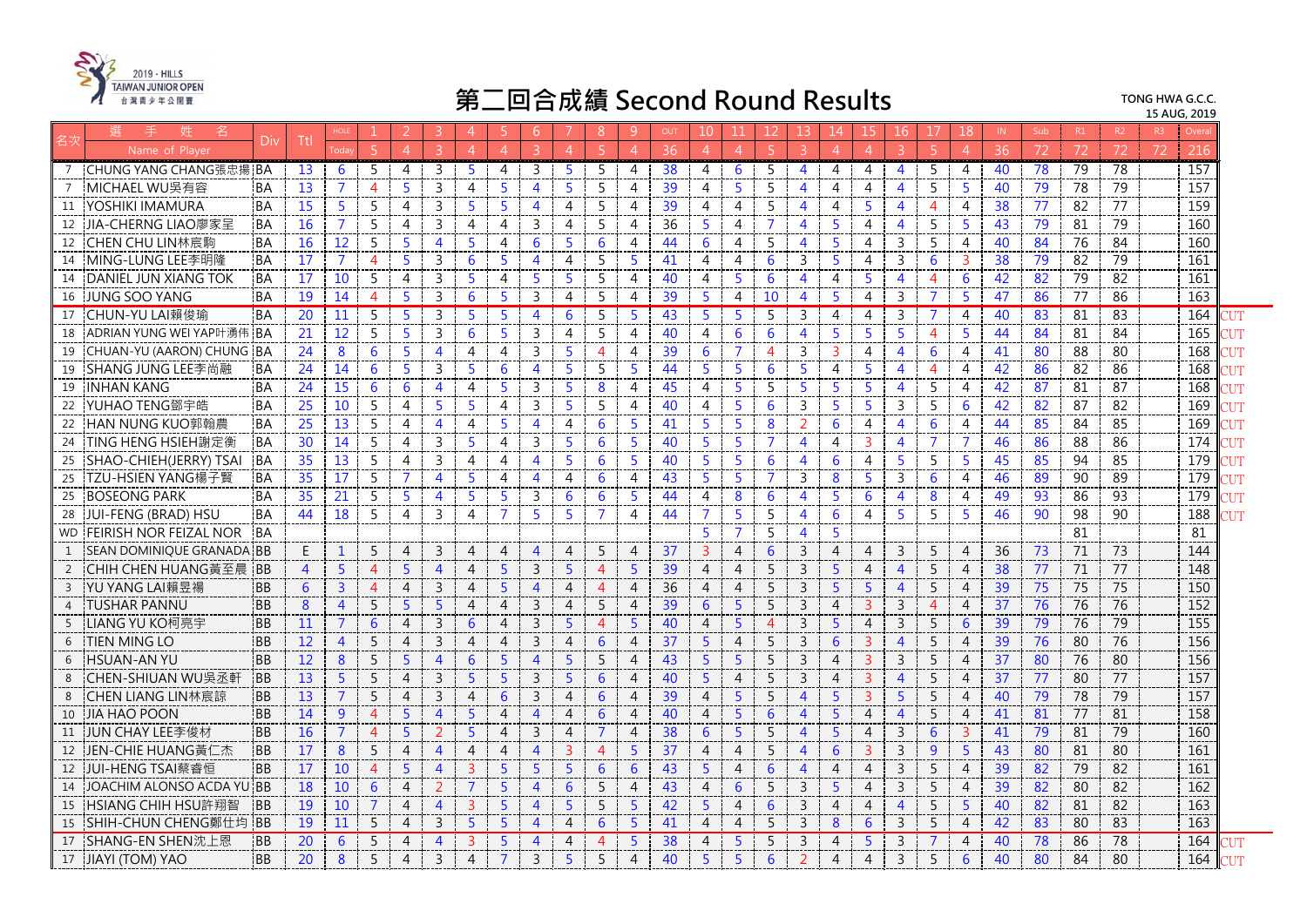

|    |                                                 |      | HOLE            |                |                | 3                       | Δ              | 5.             | -6                       |                | <sup>8</sup>             | <sub>9</sub>   | OUT | 10                    |                 |                |                          | 14                       | 15                       | 16                    |                          | 18             | IN. | Sub | R1 | R <sub>2</sub>  | R <sup>3</sup> |                 |       |
|----|-------------------------------------------------|------|-----------------|----------------|----------------|-------------------------|----------------|----------------|--------------------------|----------------|--------------------------|----------------|-----|-----------------------|-----------------|----------------|--------------------------|--------------------------|--------------------------|-----------------------|--------------------------|----------------|-----|-----|----|-----------------|----------------|-----------------|-------|
|    | Div<br>Name of Playe                            | Ttl  | oda             | $\overline{5}$ | $\overline{A}$ | $\mathcal{B}$           | $\overline{4}$ | $\overline{A}$ | $\mathbf{R}$             | $\overline{A}$ | 5                        | $\overline{4}$ | 36  | $\overline{4}$        | $\Lambda$       |                |                          |                          | $\Lambda$                |                       |                          | Δ              | 36  | 72  | 72 | 72              | 72             | 216             |       |
| 19 | PING-HAN HSIEH謝秉翰<br><b>BB</b>                  | 23   | 8               | 5              | $\overline{4}$ | 3                       | $\overline{4}$ | 5              | $\overline{4}$           | $\overline{4}$ | 5                        | 5              | 39  | 4                     | 5               | 6              | $\overline{4}$           | 5                        | $\overline{4}$           | $\overline{4}$        | 5                        | 4              | 41  | 80  | 87 | 80              |                | 167             |       |
| 19 | DINH GIA BOA (TONY) NGUYEN BB                   | 23   | 13              | $\overline{7}$ | $\overline{5}$ | $\overline{4}$          | $\overline{7}$ | 5              | $\overline{4}$           | $\overline{4}$ | 6                        | $\overline{4}$ | 46  | $\boldsymbol{\Delta}$ | 5               | $\overline{7}$ | $\overline{4}$           | $\overline{4}$           | $\overline{4}$           | $\overline{3}$        | $\boldsymbol{\Delta}$    | $\overline{4}$ | 39  | 85  | 82 | 85              |                | 167             |       |
| 19 | YEN-KAI LEE李研愷<br><b>BB</b>                     | 23   | 13              | 5              | 5              | 5                       | 5              | 5              | $\overline{\phantom{a}}$ | 5              | 6                        | 5              | 43  | 4                     | 6               | 5              | $\overline{3}$           | 5                        | -5                       | $\overline{4}$        | 5                        | 5              | 42  | 85  | 82 | 85              |                | 167             | 'UT   |
| 19 | +SIN YU LIN林薪祐<br><b>BB</b>                     | 23   | 14              | 6              | $\overline{4}$ | 3                       | 3              | 5              | 5                        | 5              | 7                        | $\overline{4}$ | 42  | 5                     | 5               |                | $\overline{4}$           | 4                        | 5                        | 4                     |                          | 3              | 44  | 86  | 81 | 86              |                | 167             |       |
| 19 | ALBERT GENE HUANG黃翊柏 IBB                        | 23   | 16              | 6              | 5 <sup>5</sup> | $\overline{4}$          | $\overline{4}$ | $\overline{5}$ | 6                        | 4              | 6                        | 5              | 45  | $\overline{4}$        | 5               | 6              | $\overline{4}$           | 5                        | $5^{\circ}$              | $\overline{4}$        | 5                        | $5^{\circ}$    | 43  | 88  | 79 | 88              |                | 167             | TUT   |
| 24 | CHENG-HAN CHENG鄭承瀚 IBB                          | 27   | 10              | 5              | $\overline{5}$ | $\overline{4}$          | $\overline{5}$ | $\overline{3}$ | $\mathbf{3}$             | 5              | 6                        | $\overline{4}$ | 40  | 4                     | $\overline{4}$  | 5              | 3                        | 5                        | 5                        | 5                     | 5                        | 6              | 42  | 82  | 89 | 82              |                | 171             |       |
| 25 | JUSTIN FERDINAND MULYONO BB                     | 29   | 11              | $\overline{7}$ | $\overline{4}$ | $\overline{2}$          | $\overline{4}$ | 6              | 5                        | $\overline{3}$ | 6                        | $\overline{4}$ | 41  | $\overline{5}$        | 5               | $\overline{5}$ | $\Delta$                 | 5                        | $\overline{5}$           | $\overline{4}$        | 5                        | $\overline{4}$ | 42  | 83  | 90 | 83              |                | 173             |       |
| 26 | PO-LE LEE李柏樂<br><b>BB</b>                       | 31   | 19              | 6              | $\overline{4}$ | 4                       | 5              | 5              | 5                        | 9              | 5                        | 6              | 49  | 4                     | 4               | 5              | $\overline{4}$           | 5                        | -5                       | 5                     | 5                        | 5              | 42  | 91  | 84 | 91              |                | 175             | 'UT   |
| 27 | MING-YUAN LIN林明遠<br><b>BB</b>                   | 32   | 12              | 6              | 5              | 4                       | $\overline{7}$ | 6              | 2                        | $\overline{4}$ | 5                        | $\overline{4}$ | 43  | 4                     | 6               | 6              | $\overline{4}$           | 4                        | $\overline{4}$           | $\overline{4}$        | 5                        | 4              | 41  | 84  | 92 | 84              |                | 176             |       |
| 28 | YUCHEN HUANG黃宇晨<br><b>BB</b>                    | 54   | 29              | 8              | $\overline{4}$ | $\overline{7}$          | 5 <sup>5</sup> | 5              | 6                        | 6              | $\overline{7}$           | $\overline{4}$ | 52  | 5                     | $\overline{7}$  | 6              | 8                        | 5                        | $\overline{4}$           | 3                     | 6                        | 5              | 49  | 101 | 97 | 101             |                | 198             | ЧT    |
| 1  | PO-EN HUANG黃伯恩<br>BC                            | $-4$ | $-3$            | 5              | $\overline{4}$ | $\overline{3}$          | $\overline{4}$ | 4              | 3                        | $\overline{4}$ | $\overline{\mathcal{A}}$ | $\overline{4}$ | 35  | 4                     | З               | Δ              | 3                        | $\overline{\mathcal{A}}$ | $\overline{\mathcal{A}}$ | 3                     | 5                        | $\Delta$       | 34  | 69  | 71 | 69              |                | 140             |       |
| 2  | JOSHUA CHIU邱靖<br><b>BC</b>                      | 8    | $\overline{2}$  | 5              | $\overline{3}$ | $\overline{4}$          | 4              | 4              | 3                        | 4              | 5                        | 3              | 35  | 4                     | 4               | 5              | 5                        | 4                        | $\overline{4}$           | Δ                     | 5                        | 4              | 39  | 74  | 78 | 74              |                | 152             |       |
| 3  | YAN-JUN (WILLIAM) HUANG BC                      | 9    | $\mathbf{1}$    | 5              | $\overline{3}$ | 3                       | 4              | 3              | 4                        | 5              | 6                        | $\overline{4}$ | 37  | 3                     | 4               | 5              | $\overline{4}$           | 5                        | 4                        | 3                     | $\overline{4}$           | 4              | 36  | 73  | 80 | 73              |                | 153             |       |
|    | ROBERT CHUANG莊林祐<br><b>BC</b>                   | 11   | 11              | 5              | 6              | $\overline{4}$          | 5              | 4              | 4                        | 4              | 6                        | 5              | 43  | 3                     | 5               | 6              | $\overline{4}$           | 5                        | 4                        | $\overline{3}$        | 6                        | 4              | 40  | 83  | 72 | 83              |                | 155             |       |
| 5  | <b>BENEDICT ZHEN GUANG WONG王振光</b><br><b>BC</b> | 12   | 6               | 5              | 5              | 3                       | 4              | 5              | 4                        | 4              | 6                        | 4              | 40  | 4                     | 5               | 5              | $\overline{4}$           | 4                        | 3                        | $\overline{4}$        | 5                        | 4              | 38  | 78  | 78 | 78              |                | 156             |       |
| 6  | <b>CHUNG LAM WONG</b> 黃仲霖 BC                    | 13   | 8               | 5              | 5              | 3                       | $\overline{3}$ | 4              | 3                        | $\overline{4}$ | 6                        | 5              | 38  | 5                     | 5               | 5              | $\overline{\mathbf{A}}$  | 5                        | 5                        | 3                     | 5                        | 5              | 42  | 80  | 77 | 80              |                | 157             |       |
| 6  | SHAOTSE HUANG黃少澤<br><b>BC</b>                   | 13   | 10              | 6              | $\overline{4}$ | $\overline{3}$          | $\overline{3}$ | 5              | 3                        | 4              | 6                        | 5              | 39  | 5                     | 4               | 6              | $\overline{4}$           | 5                        | 4                        | 3                     | 8                        | 4              | 43  | 82  | 75 | 82              |                | 157             |       |
| 8  | YI-AN CHEN陳奕安<br>BC                             | 14   | 6               | 5              | $5^{\circ}$    | 3                       | 4              | 5              | 3                        | 4              | 6                        | 5              | 40  | 4                     | 4               | 6              | $\overline{4}$           | 5                        | 5                        | 2                     | $\overline{A}$           | 4              | 38  | 78  | 80 | 78              |                | 158             |       |
| 9  | <b>BC</b><br>.O YUNG-CHENG羅友成                   | 15   | $\overline{3}$  | $\overline{4}$ | 5              | 3                       | $\overline{3}$ | 5              | $\overline{\phantom{a}}$ | 4              | $\overline{4}$           | $\overline{4}$ | 34  | 4                     | 5               | 6              | $\boldsymbol{\Lambda}$   | 7                        | 4                        | $\overline{3}$        | $\overline{A}$           | 4              | 41  | 75  | 84 | 75              |                | 159             |       |
| 9  | CHI YEUNG YUEN袁志揚<br><b>BC</b>                  | 15   | $\overline{4}$  | 5              | 5              | $\overline{2}$          | 4              | 5              | 4                        | 5              | 6                        | $\overline{3}$ | 39  | 3                     | 5               | .5             | 3                        | 4                        | 4                        | $\overline{4}$        | 5                        | 4              | 37  | 76  | 83 | 76              |                | 159             |       |
| 9  | JUN TING YU余俊廷<br><b>BC</b>                     | 15   | $6\phantom{1}6$ | $\overline{4}$ | $\overline{5}$ | $\overline{4}$          | $\overline{3}$ | 4              | 3                        | 4              | 5                        | $\overline{5}$ | 37  | 4                     | $\overline{4}$  | 5              | $\overline{\mathbf{4}}$  | 5                        | 8                        | 3                     | $\overline{4}$           | 4              | 41  | 78  | 81 | 78              |                | 159             |       |
| 9  | YAN YU WU吳晏宇<br><b>BC</b>                       | 15   | 9               | 5              | $\overline{4}$ | 3                       | 4              | 4              | 4                        | 6              | 5                        | 4              | 39  | 4                     | 5               | 6              | 3                        | $\overline{7}$           | $\overline{4}$           | 3                     | 6                        | 4              | 42  | 81  | 78 | 81              |                | 159             |       |
| 9  | WISS JITTATHORN<br><b>BC</b>                    | 15   | $\overline{9}$  | 5              | $\overline{5}$ | 2                       | 4              | 6              | $\overline{3}$           | 5              | $\overline{4}$           | 5              | 39  | 4                     | 5               | 5              | 3                        | 5                        | 5                        | 5                     | 5                        | -5             | 42  | 81  | 78 | 81              |                | 159             |       |
| 14 | <b>BC</b><br>CHI HO MARCO SEBASTIAN LAU劉智豪      | 17   | $\overline{5}$  | 5              | $\overline{4}$ | 2                       | 4              | 4              | 4                        | 5              | 6                        | 5              | 39  | 4                     | 4               | 5              | $\overline{\mathbf{4}}$  | 4                        | 4                        | 3                     | 5                        | 5              | 38  | 77  | 84 | $\overline{77}$ |                | 161             |       |
| 15 | AUSTIN MAK麥正浩<br><b>BC</b>                      | 18   | 6               | 5              | 5              | $\overline{\mathbf{4}}$ | 5              | 6              | $\overline{2}$           | $\overline{4}$ | 5                        | 5              | 41  | 4                     | 5               | 5              | 3                        | 4                        | 4                        | 3                     | 4                        | 5              | 37  | 78  | 84 | 78              |                | 162             |       |
| 15 | SHIH EN-YU HU胡石恩宇<br><b>BC</b>                  | 18   | 11              | 6              | 5              | $\overline{3}$          | $\overline{5}$ | 5              | 3                        | 5              | 6                        | $\overline{4}$ | 42  | 5                     | $6\phantom{1}6$ | 5              | $\overline{4}$           | $\overline{4}$           | $\overline{4}$           | 3                     | 5                        | 5              | 41  | 83  | 79 | 83              |                | $\frac{1}{162}$ |       |
| 17 | KAI-JUN HUANG黃凱駿<br><b>BC</b>                   | 19   | 11              | 5              | 5              | 3                       | 4              | 5              | 3                        | 5              | 5                        | 3              | 38  | 5                     | 5               | 5              | 6                        | 6                        | 6                        | $\overline{4}$        | $\overline{\mathcal{A}}$ | 4              | 45  | 83  | 80 | 83              |                | 163             |       |
| 18 | PAK HIN SZE施柏顯<br><b>BC</b>                     | 21   | 8               | 5              | $\overline{4}$ | $\overline{4}$          | 6              | 4              | 3                        | 4              | $\overline{4}$           | 4              | 38  | 5                     | 6               | .5             | 3                        | 5                        | 4                        | 3                     | 6                        | -5             | 42  | 80  | 85 | 80              |                | 165             |       |
| 18 | CHEUK NAM ANSON NG吳卓楠 IBC                       | 21   | 13              | 6              | $\overline{5}$ | 3                       | 5              | 5              | $\overline{4}$           | 4              | $\overline{7}$           | $\overline{4}$ | 43  | 4                     | 6               | 5              | $\overline{4}$           | $\overline{5}$           | 4                        | $\overline{4}$        | 5                        | 5              | 42  | 85  | 80 | 85              |                | 165             | 'UT   |
| 20 | YEN RU FANG方彥儒<br><b>BC</b>                     | 23   | 13              | 5              | $\overline{4}$ | 5                       | 4              | 4              | 4                        | $\overline{4}$ | $\overline{7}$           | 5              | 42  | 5                     | 5               | 6              | 4                        | 5                        | 5                        | 3                     | 5                        | 5              | 43  | 85  | 82 | 85              |                | 167             |       |
| 21 | FONG-YANG HSIEH謝豐仰<br><b>BC</b>                 | 24   | 13              | 6              | $\overline{4}$ | 4                       | 5              | 5              | 4                        | 4              | 6                        | 6              | 44  | 5                     | 4               | 6              | $\overline{4}$           | 4                        | 5                        | $\overline{4}$        | 5                        | 4              | 41  | 85  | 83 | 85              |                | 168             | דו זי |
| 22 | CHANG JUI WU吳承叡<br>BC                           | 25   | 15              | 5              | $\overline{5}$ | $\overline{4}$          | 5              | 5              | 3                        | 5              | 6                        | 5              | 43  | 4                     | 7               | 5              | $\overline{\mathcal{A}}$ | 5                        | 4                        | 4                     | 6                        | 5.             | 44  | 87  | 82 | 87              |                | 169             | 'UT   |
| 22 | YU-HUNG LIN林育宏<br><b>BC</b>                     | 25   | 17              | $\overline{7}$ | $\overline{5}$ | $\overline{4}$          | 5              | 6              | 4                        | 5              | 6                        | 5              | 47  | 6                     | 4               | 6              | $\overline{4}$           | 6                        | 3                        | $\overline{4}$        | 5                        | 4              | 42  | 89  | 80 | 89              |                | 169             |       |
| 24 | YI-CHENG CHAN詹翊正<br><b>BC</b>                   | 28   | 13              | 6              | 5              | $\overline{4}$          | 5              | 5              | 4                        | $\overline{4}$ | 6                        | 5              | 44  | 4                     | 5               | 6              | $\overline{4}$           | 6                        | $\overline{4}$           | 3                     | 5                        | 4              | 41  | 85  | 87 | 85              |                | 172             | 'UT   |
| 24 | HSUN YANG CHENG鄭勛<br><b>BC</b>                  | 28   | 15              | 5              | $\overline{4}$ | $\overline{4}$          | 6              | 5              | 4                        | 6              | 5                        | 5              | 44  | 5                     | 5               | 8              |                          | 5                        | 4                        | $\overline{4}$        | 5                        | 5              | 43  | 87  | 85 | 87              |                | 172             |       |
| 26 | -AP CHEE CHAN陳立之<br>BC                          | 33   | 21              | $\overline{7}$ | 4              | 4                       | 5              | 6              | 5                        | 6              | 7                        | 5              | 49  | 5                     | 4               | 6              | $\overline{4}$           | 5                        | 5                        | .5                    | 6                        | 4              | 44  | 93  | 84 | 93              |                | 177             |       |
| 27 | JUN YOU WANG王郡佑<br><b>BC</b>                    | 35   | 17              | 6              | $\overline{5}$ | 3                       | 5              | 6              | 4                        | 5              | 6                        | $\overline{4}$ | 44  | 5                     | 5               | 10             | 3                        | 5                        | 5                        | 3                     | 5                        | 4              | 45  | 89  | 90 | 89              |                | 179             | 'nТ   |
| 28 | <b>BC</b><br>CHIA-YU CHEN陳嘉佑                    | 45   | 23              | $\overline{7}$ | 5              | 4                       | 5              | 6              | 3                        | 5              | 6                        | 6              | 47  | 4                     | -5              | 6              | 6                        | 6                        | 6                        | 5                     | 5                        | 5              | 48  | 95  | 94 | 95              |                | 189             |       |
| 1  | <sup>n</sup><br>ICHENG WEI HSIEH謝承洧             | 8    | $\overline{3}$  | 5              | $\overline{4}$ | 4                       | 4              | 4              | $\overline{3}$           | 4              | 5                        | 4              | 37  |                       |                 |                | 3                        | 4                        | $\overline{4}$           | $\boldsymbol{\Delta}$ | 6                        | 4              | 38  | 75  | 77 | 75              |                | 152             |       |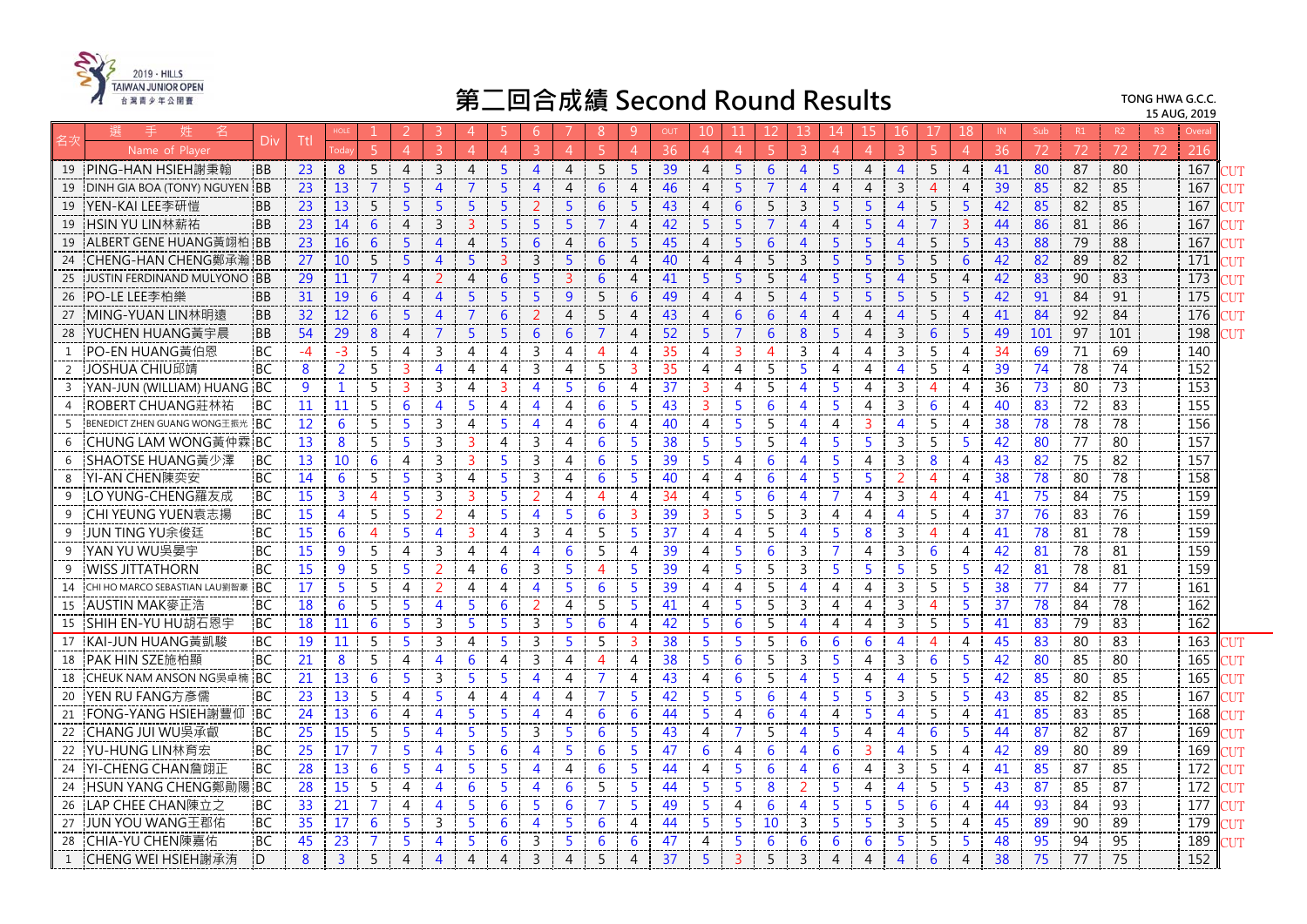

|                                     | Di             | Ttl |                  |                |                |                | 4              |                | 6              |                | 8              |                | OU | 10             |                |                |                 |                 |                |                         |                 | 18             |    | Sub | R1  |     | R <sub>3</sub> |                  |  |
|-------------------------------------|----------------|-----|------------------|----------------|----------------|----------------|----------------|----------------|----------------|----------------|----------------|----------------|----|----------------|----------------|----------------|-----------------|-----------------|----------------|-------------------------|-----------------|----------------|----|-----|-----|-----|----------------|------------------|--|
| Name of Player                      |                |     | oda <sup>-</sup> | $\overline{5}$ | $\Delta$       | $\overline{3}$ | $\overline{4}$ | $\overline{4}$ | $\mathcal{R}$  | $\overline{A}$ | -5             | $\Delta$       | 36 | $\Delta$       | $\Delta$       | 5              | $\overline{3}$  | $\overline{4}$  | $\overline{4}$ | $\overline{3}$          | $\overline{5}$  | $\overline{A}$ | 36 | 72  | 72  | 72  | 72             | 216              |  |
| 2 SZE CHAU CYRIL LEUNG梁思宙 D         |                | 9   | $\overline{2}$   | 5              | $\overline{4}$ | 3              | $\overline{4}$ | $\overline{4}$ | $\overline{3}$ | $\overline{4}$ | 6              | $\overline{4}$ | 37 | $\overline{4}$ | 4              | 5              | 3               | $\overline{4}$  | $\overline{4}$ | $\mathbf{3}$            | 6               | $\overline{4}$ | 37 | 74  | 79  | 74  |                | $\overline{153}$ |  |
| ICHU-LUN CHANG張哲綸<br>3              | D              | 14  | 8                | 5              | $\overline{4}$ | 3              | 5              | 6              | $\overline{3}$ | $\overline{4}$ | 6              | -5             | 41 | 4              | 4              | 6              | $\overline{3}$  | $\overline{4}$  | 5              | $\mathbf{3}$            | 5               | 5              | 39 | 80  | 78  | 80  |                | 158              |  |
| SOPHIA LIN林品杉<br>$\overline{4}$     | <sup>'</sup> D | 15  | 6                | 5              | 5              | $\overline{3}$ | $\overline{3}$ | $\overline{4}$ | $\overline{4}$ | $\overline{4}$ | 6              | $\overline{4}$ | 38 | $\overline{4}$ | 6              | 5              | $\overline{3}$  | 5               | $\overline{4}$ | $\overline{4}$          | $\overline{4}$  | 5              | 40 | 78  | 81  | 78  |                | 159              |  |
| LEO CHANG張睿洋<br>4                   | D              | 15  | 8                | 5              | 5              | $\mathsf{3}$   | $\overline{4}$ | 5              | 3              | $\overline{4}$ | 6              | $\overline{4}$ | 39 | 4              | $\overline{4}$ | 5              | 4               | 5               | $\overline{4}$ | $\overline{4}$          | 6               | 5              | 41 | 80  | 79  | 80  |                | 159              |  |
| 6<br>ANDREW YUNG CHENG YAP叶湧程       | D              | 17  | $\overline{9}$   | 5              | $\overline{5}$ | 3              | $\overline{4}$ | 5              | $\overline{3}$ | $\overline{4}$ | 6              | -5             | 40 | 5              | 5              | 6              | 3               | $\overline{4}$  | $\overline{4}$ | $\mathbf{3}$            | 6               | 5              | 41 | 81  | 80  | 81  |                | 161              |  |
| IEN-YU KUO郭恩宇<br>6                  | D              | 17  | 11               | 5              | $\overline{5}$ | $\overline{4}$ | 5              | $\overline{4}$ | -5             | $\overline{4}$ | 5              | $\overline{A}$ | 41 | 5.             | $\overline{4}$ | $\overline{7}$ | $\overline{3}$  | 5               | $\overline{4}$ | $\overline{\mathbf{A}}$ | 5               | 5              | 42 | 83  | 78  | 83  |                | 161              |  |
| TEUKU HUSEIN MUHAMMAD DANINDRA<br>8 | D              | 18  | 9                | $\overline{4}$ | $\overline{4}$ | $\overline{3}$ | 5              | 5              | $\overline{3}$ | $\overline{4}$ | 8              | -5             | 41 | $\overline{4}$ | $\overline{7}$ | 5              | $\overline{3}$  | $\overline{4}$  | 5              | $\mathbf{3}$            | $\overline{4}$  | 5              | 40 | 81  | 81  | 81  |                | 162              |  |
| <b>REESE ALLYSON NG</b>             | $\Box$         | 18  | 11               | 5              | $\overline{5}$ | 3              | $\overline{4}$ | $\overline{4}$ | $\overline{4}$ | $\overline{4}$ | <b>10</b>      | -5             | 44 | 4              | $\overline{4}$ | 6              | $\overline{4}$  | $\overline{4}$  | $\overline{4}$ | 3                       | 5               | 5              | 39 | 83  | 79  | 83  |                | 162              |  |
| <b>JIA WEN LAI</b><br>10            | D.             | 20  | $\overline{9}$   | 5              | 5              | $\overline{4}$ | 5              | 5              | $\overline{4}$ | $\overline{4}$ | 6              | $\overline{3}$ | 41 | 4              | 5              | $\overline{7}$ | $\overline{3}$  | 5               | $\overline{4}$ | $\overline{4}$          | 5               | $\overline{3}$ | 40 | 81  | 83  | 81  |                | 164              |  |
| MAU CHING DENNIS CHAN陳謀正 D<br>11    |                | 21  | $\overline{9}$   | 5              | $\overline{4}$ | 3              | 5              | 6              | 3              | $\overline{4}$ | 6              | 5              | 41 | 4              | 5              | 6              | $\overline{2}$  | 5               | $\overline{4}$ | $\mathbf{3}$            | 6               | 5              | 40 | 81  | 84  | 81  |                | 165              |  |
| HONG-YU YU尤泓諭<br>11                 | D              | 21  | 11               | $\overline{4}$ | $\overline{4}$ | $\overline{4}$ | 4              | -5             | $\overline{4}$ | $\overline{4}$ | 6              | -5             | 40 | 4              | 5              | $\overline{7}$ | $\overline{3}$  | 5 <sup>1</sup>  | $\overline{4}$ | $\mathsf{3}$            | 8               | 4              | 43 | 83  | 82  | 83  |                | 165              |  |
| YU-HSIANG SHIH施友翔<br>13             | D              | 22  | 12               | $\overline{4}$ | 5              | $\overline{4}$ | $\overline{4}$ | 5              | $\overline{3}$ | 5              | 6              | 6              | 42 | 5              | 6              | 5              | $\overline{3}$  | 5               | $\overline{4}$ | $\mathsf{3}$            | 5               | 6              | 42 | 84  | 82  | 84  |                | 166              |  |
| PING-HUA HSIEH謝秉樺<br>13             | $\Box$         | 22  | 20               | 5              | $\overline{7}$ | 5              | $\overline{4}$ | 5              | $\overline{4}$ | $\overline{7}$ | 5              | -5             | 47 | $\overline{4}$ | 5              | 8              | 5               | $5^{\circ}$     | 5              | $\overline{4}$          | 5               | $\overline{4}$ | 45 | 92  | 74  | 92  |                | 166              |  |
| HSIANG CHEN陳襄<br>15                 | D              | 24  | 18               | 6              | 5 <sup>5</sup> | $\overline{3}$ | 5              | 5              | $\overline{4}$ | $\overline{4}$ | 6              | 7              | 45 | 5              | 6              | 5              | $\overline{4}$  | 5               | 6              | $\overline{4}$          | 5               | 5              | 45 | 90  | 78  | 90  |                | 168              |  |
| JING YI WANG干靖衣<br>16               | D              | 25  | 11               | 5              | 6              | $\overline{3}$ | 6              | 6              | 3              | $\overline{4}$ | 7              | $\overline{4}$ | 44 | 5              | 4              | 5              | 3               | 3               | 4              | 4                       | 6               | 5              | 39 | 83  | 86  | 83  |                | 169              |  |
| ISHIH-EN HUANG黃士恩<br>16             | D              | 25  | 15               | 6              | $\overline{5}$ | 3              | 5              | $\overline{5}$ | $\overline{4}$ | $\overline{4}$ | $\overline{7}$ | $\overline{4}$ | 43 | 5 <sup>1</sup> | 5              | 6              | $\overline{4}$  | 6               | $\overline{4}$ | $\overline{4}$          | 5               | 5              | 44 | 87  | 82  | 87  |                | 169              |  |
| IPEI-WEI CHAN詹培薇<br>18              | D              | 27  | $\overline{7}$   | 5              | $\overline{4}$ | $\overline{4}$ | 5              | $\overline{4}$ | 3              | -5             | 5              | $\overline{4}$ | 39 | 4              | 5              | 6              | 3               | 6               | $\overline{4}$ | $\mathbf{3}$            | 5               | $\overline{4}$ | 40 | 79  | 92  | 79  |                | 171              |  |
| :YUNG-CHUAN CHEN陳永荃 ID<br>18        |                | 27  | 11               | $\overline{5}$ | $\overline{4}$ | 3              | $\overline{5}$ | 5              | $\overline{4}$ | $\overline{4}$ | 6              | -5             | 41 | $\overline{4}$ | $5^{\circ}$    | 6              | $\overline{4}$  | $\overline{5}$  | $\overline{4}$ | $\mathbf{3}$            | 6               | 5              | 42 | 83  | 88  | 83  |                | 171              |  |
| EN-JIE TSAO曹恩婕<br>20                | D              | 29  | 14               | 6              | $\overline{4}$ | $\overline{4}$ | 6              | 5              | $\overline{4}$ | 5              | 6              | 5              | 45 | $\overline{4}$ | $\overline{4}$ | 5              | $\overline{4}$  | 5               | 5              | $\mathsf{3}$            | $6\phantom{1}6$ | 5              | 41 | 86  | 87  | 86  |                | 173              |  |
| YUNG-JEN WANG王詠蓁<br>20              | D              | 29  | 19               | 6              | 5              | $\overline{4}$ | 4              | 6              | $\overline{4}$ | -5             | 6              | $\overline{4}$ | 44 | 7              | 6              | 6              | 5               | 5               | 4              | 4                       | 5               | 5              | 47 | 91  | 82  | 91  |                | 173              |  |
| ZINING AN安梓宁<br>22                  | D              | 30  | 16               | 6              | 6              | 5              | $\overline{4}$ | 6              | $\overline{4}$ | 6              | 5              | $\overline{4}$ | 46 | $\overline{4}$ | 5              | 5              | $\overline{4}$  | $\overline{5}$  | $\overline{4}$ | $\overline{4}$          | 6               | 5              | 42 | 88  | 86  | 88  |                | 174              |  |
| ICHEN CHE TENG鄧宸喆<br>23             | D              | 31  | 16               | $\overline{7}$ | 6              | 3              | 5              | $\overline{4}$ | $\overline{3}$ | 5              | 6              | 6              | 45 | $\overline{4}$ | $\overline{4}$ | 6              | $\overline{4}$  | 5               | $\overline{4}$ | $\overline{5}$          | 6               | 5              | 43 | 88  | 87  | 88  |                | 175              |  |
| ANDREAS KUO郭時祈<br>23                | <sub>D</sub>   | 31  | 20               | 6              | 6              | 3              | $\overline{4}$ | 8              | 2              | 5              | $\overline{7}$ | $\overline{5}$ | 46 | 5              | $\overline{7}$ | 6              | $\overline{4}$  | $\overline{5}$  | $\overline{4}$ | $\overline{4}$          | 6               | 5              | 46 | 92  | 83  | 92  |                | 175              |  |
| !SHIH-HENG HUANG黃十倆 !D<br>25        |                | 32  | 17               | 6              | 6              | 5              | $\overline{4}$ | 6              | $\overline{3}$ | $\overline{4}$ | $\overline{7}$ | -5             | 46 | 5.             | 5.             | 6              | $\overline{3}$  | 5               | $\overline{4}$ | $\overline{4}$          | 6               | 5              | 43 | 89  | 87  | 89  |                | 176              |  |
| SIANG HE PAI白翔赫<br>26               | .D             | 34  | 16               | 6              | 5              | $\overline{4}$ | 4              | 5              | $\overline{4}$ | 5              | 6              | -5             | 44 | 5              | 5              | 5              | $\overline{4}$  | 6               | 5              | 3                       | 6               | 5              | 44 | 88  | 90  | 88  |                | 178              |  |
| ICHIN-CHIA CHANG張晉嘉<br>27           | D              | 35  | 20               | $\overline{5}$ | $\overline{5}$ | $\overline{4}$ | $\overline{4}$ | $\overline{5}$ | 3              | $\overline{4}$ | $\overline{7}$ | $\overline{4}$ | 41 | 5              | $\overline{4}$ | $\overline{7}$ | $\overline{4}$  | $\overline{7}$  | 5 <sup>5</sup> | 5 <sup>5</sup>          | $\overline{9}$  | 5              | 51 | 92  | 87  | 92  |                | 179              |  |
| BENJAMIN CHANG張聿維<br>27             | D              | 35  | 21               | 6              | $\overline{5}$ | 5              | 5              | 5              | $\overline{4}$ | -5             | $\overline{7}$ | 6              | 48 | 6              | 6              | 6              | 3               | 6               | 5 <sup>5</sup> | $\mathbf{3}$            | 6               | $\overline{4}$ | 45 | 93  | 86  | 93  |                | 179              |  |
| CHIA HSIN HU胡嘉欣<br>29               | D              | 37  | 20               | 6              | 6              | $\overline{4}$ | $\overline{4}$ | 5              | $\overline{4}$ | 5              | $\overline{7}$ | 5              | 46 | 5              | 5              | 6              | 5               | 6               | $\overline{5}$ | $\overline{3}$          | $6\phantom{1}6$ | 5              | 46 | 92  | 89  | 92  |                | 181              |  |
| ETHAN CHEN陳聿陞<br>30                 | D              | 38  | 17               | $\overline{7}$ | $\overline{4}$ | $\overline{4}$ | 4              | 6              | 3              | -5             | 8              | $\overline{4}$ | 45 | 5.             | 6              | $\overline{7}$ | 3               | 6               | 5              | $\mathcal{P}$           | 6               | $\overline{4}$ | 44 | 89  | 93  | 89  |                | 182              |  |
| HANNAH HWA華宣菡<br>31                 | iD.            | 40  | 20               | $\overline{7}$ | 6              | $\overline{4}$ | 5              | 5              | 5              | 5              | 6              | 5              | 48 | 6              | 5              | 6              | $\overline{3}$  | 5.              | $\overline{4}$ | 3                       | 6               | 6              | 44 | 92  | 92  | 92  |                | 184              |  |
| FONG SHEN沈風<br>32                   | :D             | 42  | 18               | 5              | 6              | $\overline{4}$ | 5              | 6              | 3              | 6              | 5              | $\overline{4}$ | 44 | 5              | 5              | $\overline{7}$ | 3               | $6\phantom{1}6$ | $\overline{4}$ | 5 <sub>5</sub>          | 6               | 5              | 46 | 90  | 96  | 90  |                | 186              |  |
| 32 YU-CHEN WANG王御呈                  | D              | 42  | 21               | $\overline{7}$ | 5 <sup>5</sup> | 3              | 5 <sup>5</sup> | 6              | $\overline{3}$ | -5             | $\overline{9}$ | -5             | 48 | 5              | 5              | 6              | $\overline{3}$  | 5               | 5 <sup>5</sup> | $\overline{5}$          | $\overline{7}$  | $\overline{4}$ | 45 | 93  | 93  | 93  |                | 186              |  |
| ISHOU CHAO SHAO邵首超<br>34            | <sup>'</sup> D | 43  | 18               | 5              | 5              | $\overline{3}$ | 6              | -5             | $\overline{4}$ | -5             | 8              | -5             | 46 | 6              | 5.             | 6              | $\overline{3}$  | 5               | $\overline{4}$ | $\overline{4}$          | $\overline{7}$  | $\overline{4}$ | 44 | 90  | 97  | 90  |                | 187              |  |
| <b>CHENG-HSUAN WONG汪承璇 D</b><br>35  |                | 44  | 28               | 6              | 6              | $\overline{4}$ | 6              | 6              | 6              | 6              | 7              | -5             | 52 | 8              | 5              | $\overline{7}$ | $\overline{4}$  | 5               | $\overline{5}$ | 4                       | 6               | 4              | 48 | 100 | 88  | 100 |                | 188              |  |
| CHUAN-HONG WANG王傳鴻 ID<br>36         |                | 45  | 22               | $\overline{7}$ | 6              | 3              | $\overline{4}$ | 8              | 3              | $\overline{4}$ | 8              | -5             | 48 | 5              | 5              | 7              | 3               | $\overline{7}$  | $\overline{4}$ | $\mathbf{3}$            | 6               | 6              | 46 | 94  | 95  | 94  |                | 189              |  |
| <b>SHIH-HUNG TSENG.曾士宏 ID</b><br>37 |                | 46  | 23               | $\overline{7}$ | 6              | 3              | $\overline{4}$ | $\overline{7}$ | $\overline{4}$ | 6              | $\overline{7}$ | -5             | 49 | 5              | 6              | 5              | 3               | 6               | 6              | $\mathbf{3}$            | 6               | 6              | 46 | 95  | 95  | 95  |                | 190              |  |
| NI-CHIN KU古妮瑾<br>38                 | D              | 48  | 21               | $\overline{7}$ | $\overline{4}$ | $\overline{4}$ | $\overline{4}$ | 5              | $\overline{4}$ | 5              | 6              | -5             | 44 | 5              | 5              | 8              | $6\phantom{1}6$ | 6               | $\overline{4}$ | $\overline{3}$          | 8               | $\overline{4}$ | 49 | 93  | 99  | 93  |                | 192              |  |
| CHENG-MIN HSIA夏晟閔<br>39             | D              | 49  | 16               | 5              | $\overline{4}$ | 3              | 6              | $\overline{4}$ | $\overline{4}$ | 8              | 6              | $\overline{4}$ | 44 | 5              | 6              | 5              | 5               | 5               | 4              | 3                       | 6               | 5              | 44 | 88  | 105 | 88  |                | 193              |  |
| YUEN YI CHANG張元譯<br>40              | <sup>n</sup>   | 54  | 32               | 5              | 6              | 5              | 8              | $\overline{7}$ | 3              | $\overline{7}$ | 8              | -5             | 54 | 5              | 5              | 6              | $\overline{4}$  | 5               | 8              | 5                       | 6               | 6              | 50 | 104 | 94  | 104 |                | 198              |  |